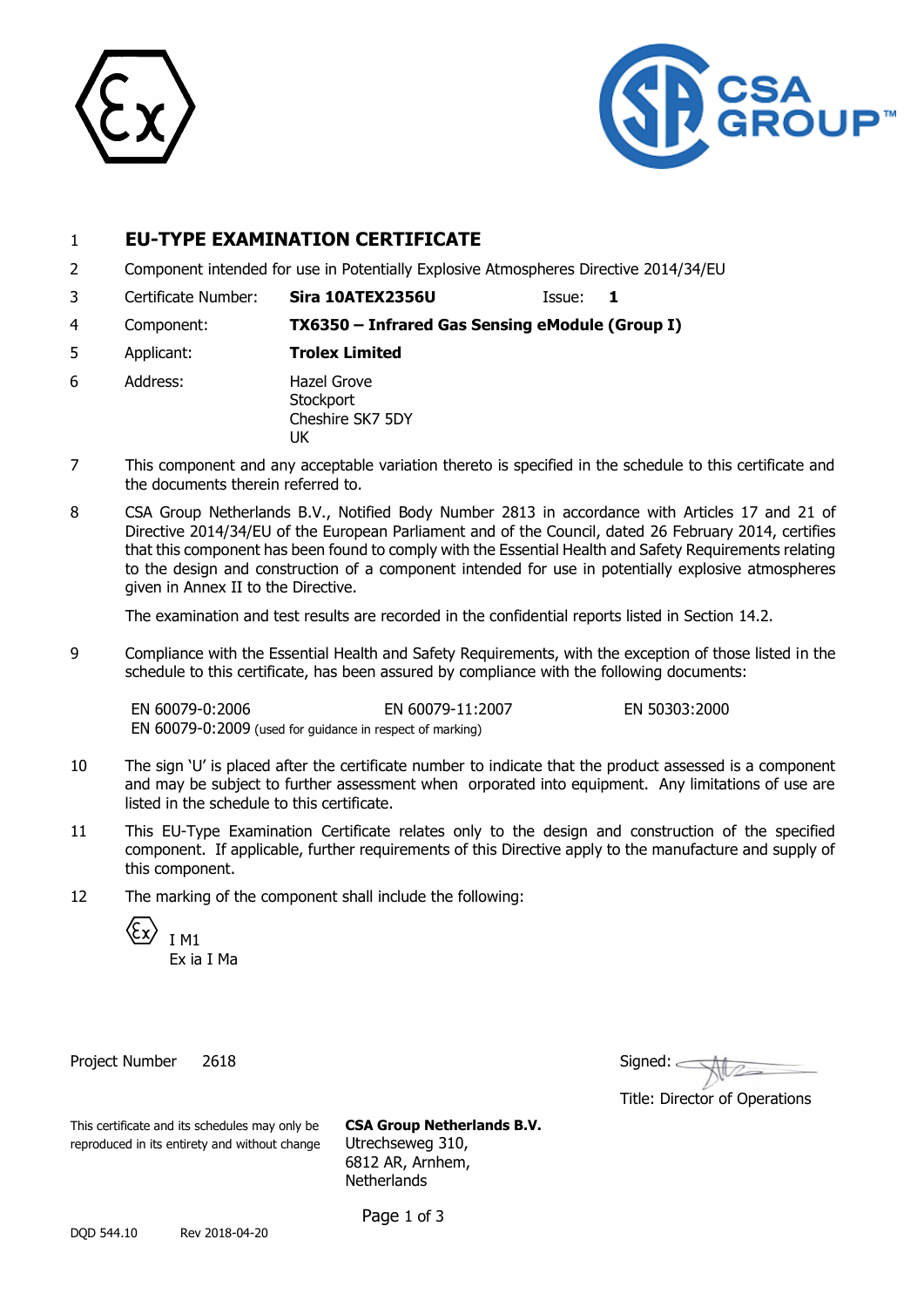



# **SCHEDULE**

# **EU-TYPE EXAMINATION CERTIFICATE Sira 10ATEX2356U**

**Issue 1**

#### 13 **DESCRIPTION OF COMPONENT**

The TX6350 - Infrared Gas Sensing eModule is an Ex component designed to measure gas concentration by means of a Dynament Type MSHia \*\*\* or Type MSHia-P\*\*\* Gas Sensor (separately certified component to the code Ex d+ia I Ma). The microcontroller inside the module communicates digitally with the Gas Sensor to obtain the current gas reading. This reading is provided as an output signal which is monitored by suitably certified equipment into which the module is plugged.

The Infrared Gas Sensing eModule contains a sub-assembly comprising a CPU board (alternatively CPU OSC Board), baseboard and a connector board. The CPU board makes use of a pressure sensor which is used to monitor normal atmospheric pressure. The sub-assembly fits inside a plastic enclosure with one face of the connector board exposed to connect with an external circuit.

|                             | Input Parameters at Connector CON 1       |                             |
|-----------------------------|-------------------------------------------|-----------------------------|
|                             | Pin 1 wrt 2   Pin 3 $\&$ 4 combined wrt 2 | Pins 5 wrt 2 and 6 wrt 2    |
| $Ui = 14.4 V   Ui = 6.51 V$ |                                           |                             |
|                             | $I = 1.52 A$                              | $Ui = 6.51 V$<br>Ii = 27 mA |
|                             | $Pi = 1.38 W$                             | $Pi = 40$ mW                |

| Output Parameters at Connector CON 1 |
|--------------------------------------|
| Pins $3$ to $6$                      |
| $\mathsf{U} \circ \mathsf{A} = 0$    |
| $Ci = 2.4 \mu F$                     |
| $Li = 0$                             |

#### 14 **DESCRIPTIVE DOCUMENTS**

#### 14.1 **Drawings**

Refer to Certificate Annexe.

#### 14.2 **Associated Sira Reports and Certificate History**

| <b>Date</b>          | Report number | Comment                                                                                                                                                                                                                                                                                                                                                                                                                                                                                                                                                                                                                                                                                                           |
|----------------------|---------------|-------------------------------------------------------------------------------------------------------------------------------------------------------------------------------------------------------------------------------------------------------------------------------------------------------------------------------------------------------------------------------------------------------------------------------------------------------------------------------------------------------------------------------------------------------------------------------------------------------------------------------------------------------------------------------------------------------------------|
| 07 March 2011        | R23735A/00    | The release of the prime certificate.                                                                                                                                                                                                                                                                                                                                                                                                                                                                                                                                                                                                                                                                             |
| 31st October<br>2019 | 2618          | Transfer of certificate Sira 10ATEX2356U from Sira<br>Certification Service to CSA Group Netherlands B.V<br>EC Type-Examination Certificate in accordance with<br>94/9/EC updated to EU Type-Examination Certificate in<br>accordance with Directive 2014/34/EU. (In accordance with<br>Article 41 of Directive 2014/34/EU, EC Type-Examination Certificates<br>referring to 94/9/EC that were in existence prior to the date of<br>application of 2014/34/EU (20 April 2016) may be referenced as if<br>they were issued in accordance with Directive 2014/34/EU.<br>Variations to such EC Type-Examination Certificates may continue to<br>bear the original certificate number issued prior to 20 April 2016.) |
|                      |               |                                                                                                                                                                                                                                                                                                                                                                                                                                                                                                                                                                                                                                                                                                                   |

# 15 **SPECIAL CONDITIONS FOR SAFE USE**

15.1 The Type TX6350 Infrared Gas Sensing eModule has exposed external connections that shall be provided with an ingress protection of at least IP54.

This certificate and its schedules may only be reproduced in its entirety and without change

**CSA Group Netherlands B.V.** Utrechseweg 310, 6812 AR, Arnhem Netherlands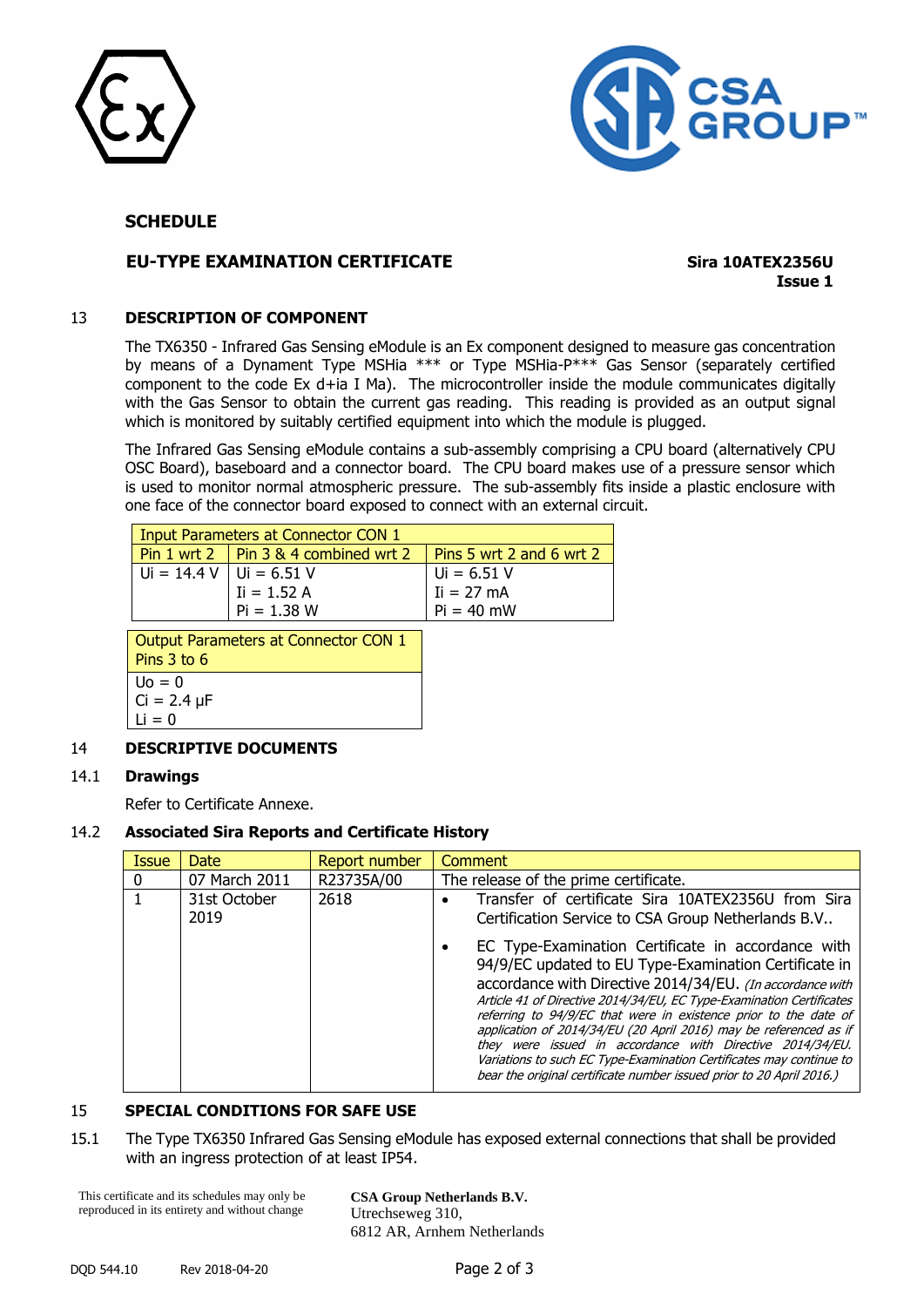



# **SCHEDULE**

### **EU-TYPE EXAMINATION CERTIFICATE Sira 10ATEX2356U**

# **Issue 1**

- 15.2 The Type TX6350 Infrared Gas Sensing eModule shall be effectively protected from impact.
- 15.3 Input to Pins 3 & 4 on CON 1 shall be protected by a suitable external 125mA fuse.

#### 16 **ESSENTIAL HEALTH AND SAFETY REQUIREMENTS OF ANNEX II** (EHSRs)

The relevant EHSRs that are not addressed by the standards listed in this certificate have been identified and individually assessed in the reports listed in Section 14.2.

**CSA Group Netherlands B.V.** Utrechseweg 310, 6812 AR, Arnhem Netherlands